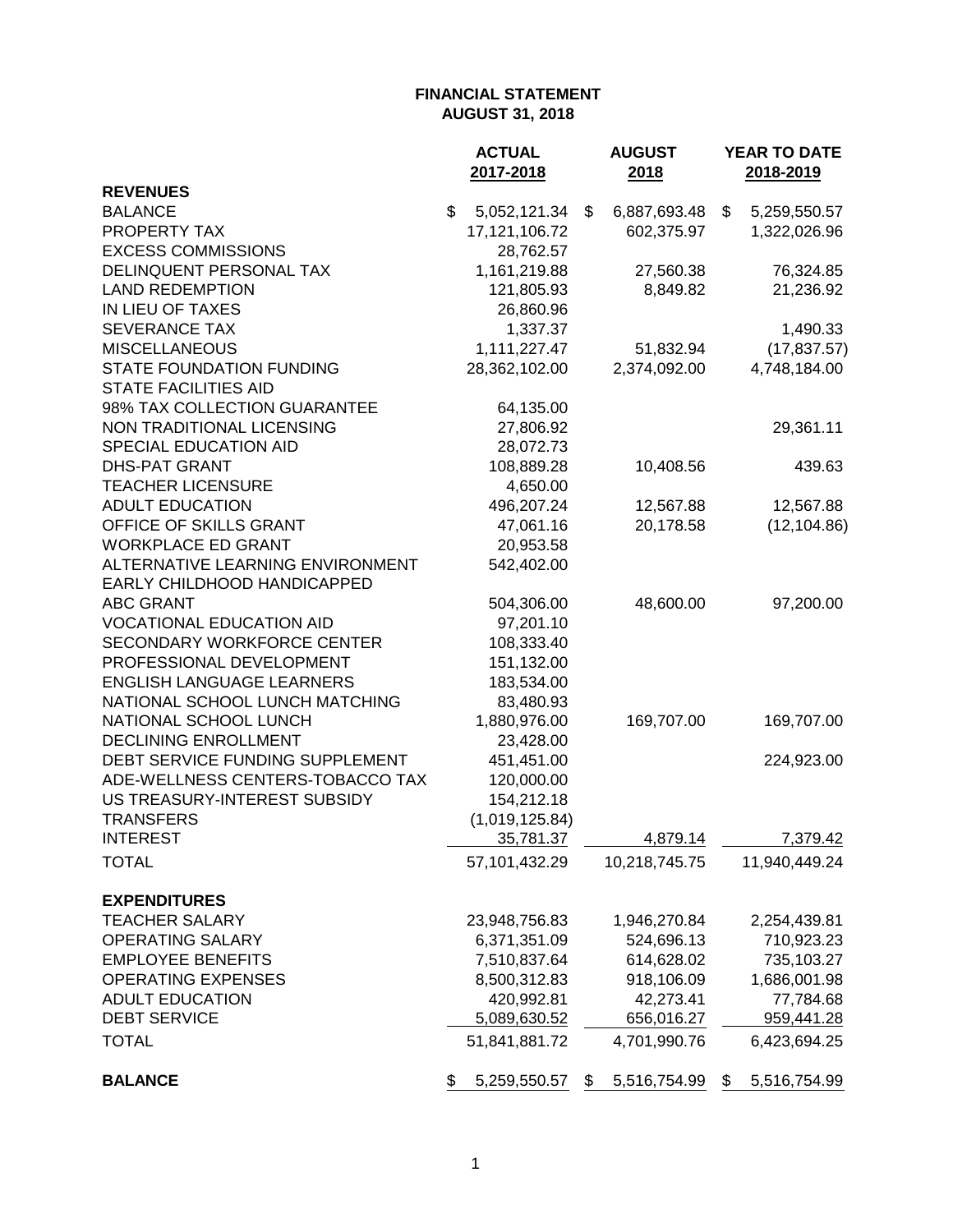|                                                                                | <b>ACTUAL</b><br>2017-2018<br><b>BUILDING FUND</b> | <b>AUGUST</b><br>2018                              | <b>YEAR TO DATE</b><br>2018-2019 |
|--------------------------------------------------------------------------------|----------------------------------------------------|----------------------------------------------------|----------------------------------|
| <b>REVENUES</b>                                                                |                                                    |                                                    |                                  |
| <b>BALANCE</b>                                                                 | \$<br>13,406,862.49                                | \$10,900,565.06                                    | \$11,493,672.12                  |
| <b>GOOD FAITH DEPOSIT</b>                                                      |                                                    |                                                    |                                  |
| <b>ACADEMIC FACILITIES PARTNERSHIP</b><br><b>DEBT SAVINGS TRANSFER</b>         |                                                    |                                                    |                                  |
| NET REMAINING REFUNDING BONDS                                                  |                                                    |                                                    |                                  |
| <b>INTEREST</b>                                                                | 34,840.44                                          | 4,101.85                                           | 8,069.43                         |
| <b>REFUND PRIOR YEAR EXPENDITURES</b>                                          | 300.83                                             |                                                    |                                  |
| TRANSFER-OPERATING                                                             | 750,000.00                                         |                                                    |                                  |
| <b>TRANSFERS-TURF</b>                                                          | 27,250.00                                          |                                                    |                                  |
| <b>TOTAL</b>                                                                   | 14,219,253.76                                      | 10,904,666.91                                      | 11,501,741.55                    |
| <b>EXPENDITURES</b>                                                            |                                                    |                                                    |                                  |
| <b>LAND</b>                                                                    | 617,723.11                                         |                                                    |                                  |
| <b>PURCHASED SERVICES</b>                                                      | 714,906.99                                         | 85,714.09                                          | 197,678.53                       |
| <b>EQUIPMENT &amp; FURNITURE</b>                                               | 53,470.06                                          | 17,761.80                                          | 17,761.80                        |
| <b>BUILDINGS-REMODELING</b>                                                    |                                                    |                                                    |                                  |
| <b>BUILDINGS-NEW &amp; ADDITIONS</b><br><b>RENTAL-EQUIPMENT &amp; VEHICLES</b> |                                                    | 157,557.92                                         | 157,557.92                       |
| <b>FEES</b>                                                                    | 17,342.96<br>390.00                                |                                                    |                                  |
| <b>SUPPLIES</b>                                                                | 14,884.99                                          | 1,342.82                                           | 1,600.07                         |
| <b>IMPROVEMENTS</b>                                                            | 1,306,863.53                                       | 82,901.75                                          | 567,754.70                       |
| <b>TOTAL</b>                                                                   | 2,725,581.64                                       | 345,278.38                                         | 942,353.02                       |
| <b>BALANCE</b>                                                                 | 11,493,672.12                                      | 10,559,388.53                                      | 10,559,388.53                    |
|                                                                                |                                                    |                                                    |                                  |
| <b>BALANCE</b>                                                                 | 2,307,240.00                                       | 2,660,530.00                                       | 2,660,530.00                     |
| <b>INTEREST</b>                                                                | 44,164.16                                          |                                                    |                                  |
| <b>TRANSFERS</b>                                                               | 309,125.84                                         |                                                    |                                  |
| <b>SINKING FUND PAYMENTS</b>                                                   |                                                    |                                                    |                                  |
| <b>BALANCE</b>                                                                 | 2,660,530.00                                       | 2,660,530.00                                       | 2,660,530.00                     |
| <b>TOTAL BUILDING FUND</b>                                                     |                                                    | \$ 14,154,202.12 \$ 13,219,918.53 \$ 13,219,918.53 |                                  |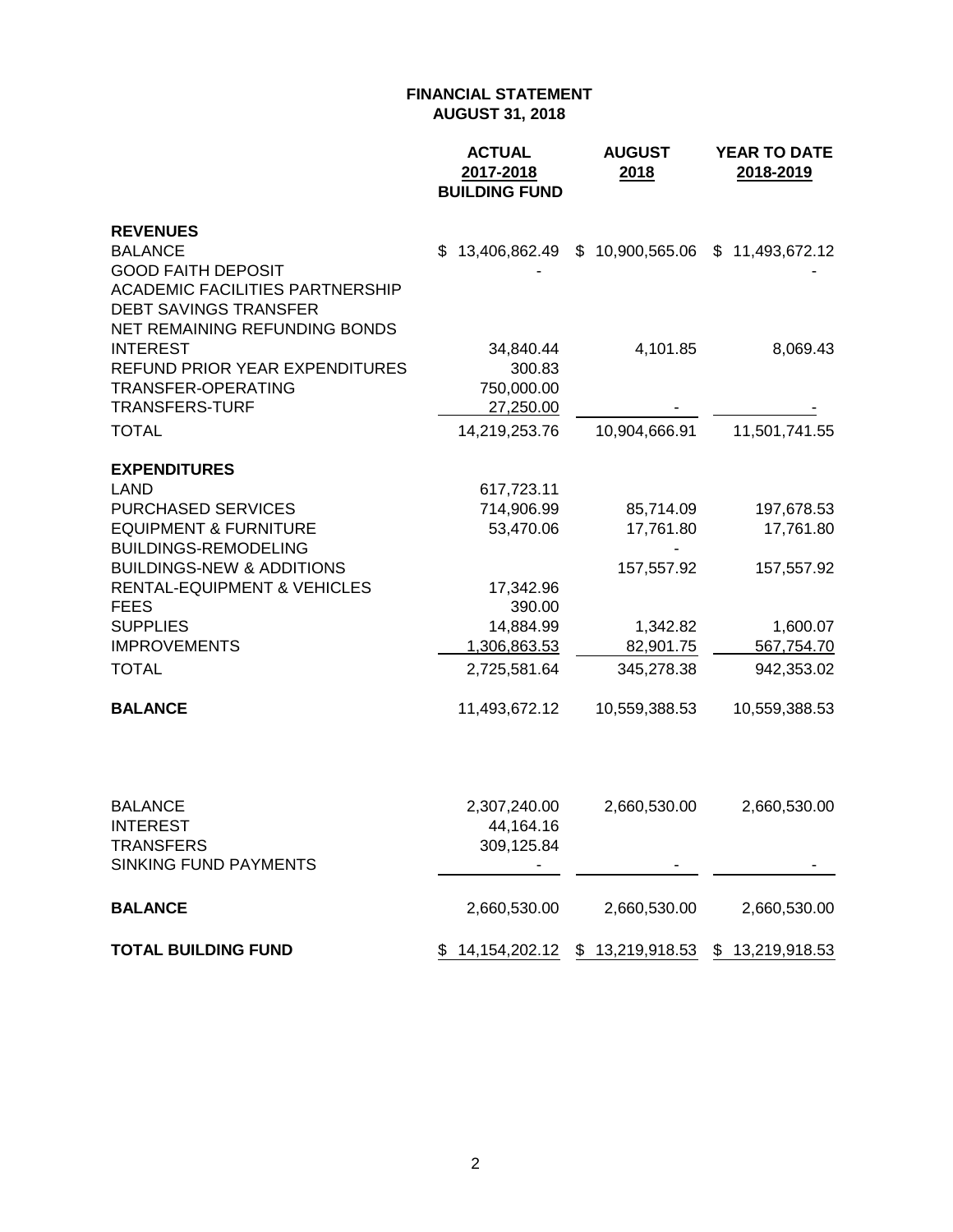## **ACTUAL AUGUST YEAR TO DATE 2017-2018 2018 2018-2019**

#### **BUILDING FUND-ADULT EDUCATION**

| <b>REVENUES</b>                      |                    |                |   |          |
|--------------------------------------|--------------------|----------------|---|----------|
| <b>BALANCE</b>                       | \$<br>11,820.41 \$ | 7,161.00 \$    |   | 7,161.00 |
| <b>GENERAL IMPROVEMENT PAYMENT</b>   |                    |                |   |          |
| <b>REFUND PRIOR YEAR EXPENDITURE</b> |                    |                |   |          |
| <b>TOTAL</b>                         | 11,820.41          | 7,161.00       |   | 7,161.00 |
| <b>EXPENDITURES</b>                  |                    |                |   |          |
| ARCHITECT & ENGINEERS                |                    |                |   |          |
| <b>PURCHASED SERVICES</b>            | 150.00             |                |   |          |
| <b>LAND &amp; IMPROVEMENTS</b>       |                    |                |   |          |
| <b>BUILDINGS-NEW &amp; ADDITIONS</b> |                    |                |   |          |
| <b>SUPPLIES</b>                      | 4,509.41           |                |   |          |
| <b>EQUIPMENT</b>                     |                    |                |   |          |
| <b>TOTAL</b>                         | 4,659.41           |                |   |          |
| <b>BALANCE</b>                       | \$<br>7,161.00     | \$<br>7,161.00 | S | 7,161.00 |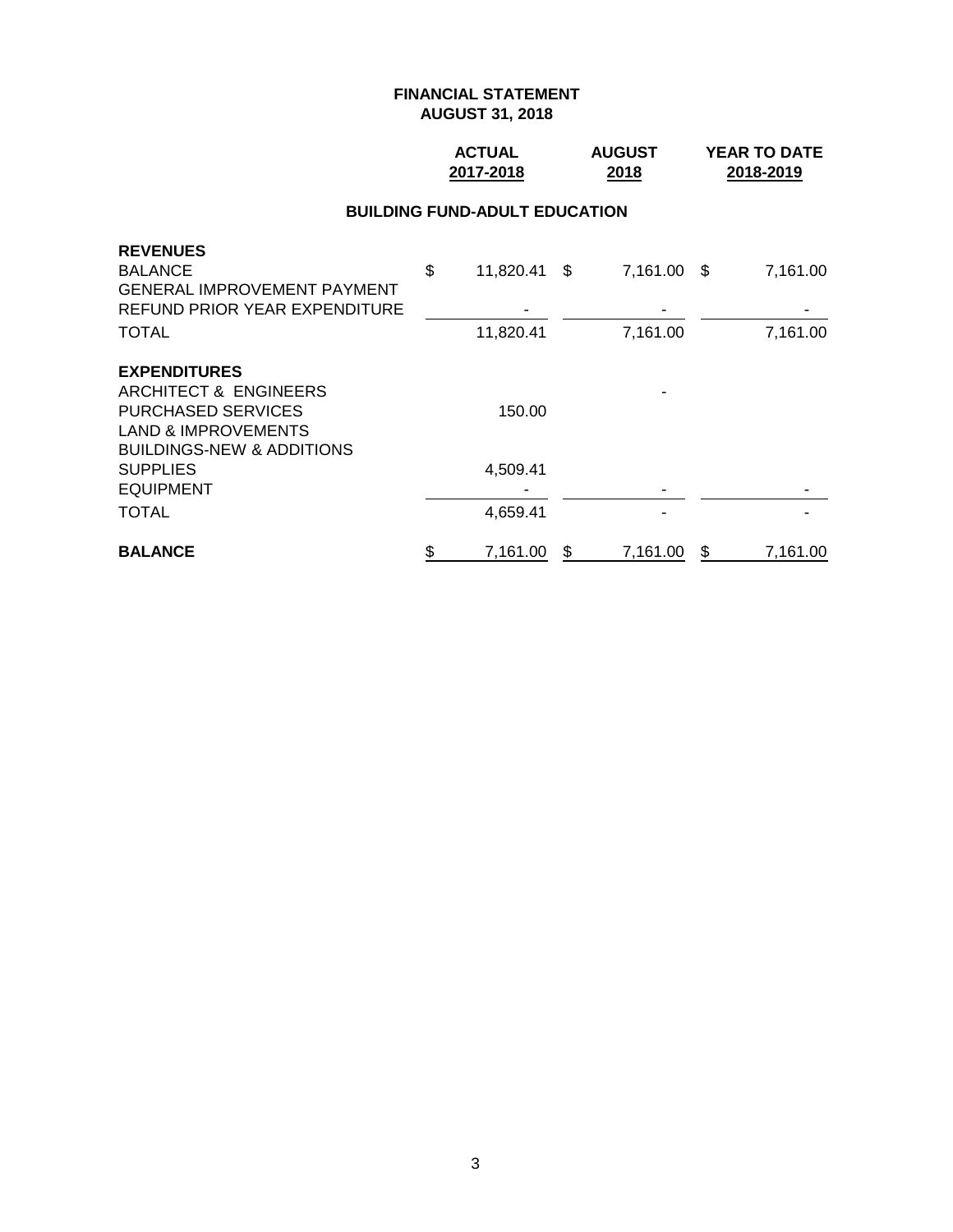|                                      | <b>ACTUAL</b><br>2017-2018 |                         |    | <b>AUGUST</b><br>2018 | YEAR TO DATE<br>2018-2019 |               |  |
|--------------------------------------|----------------------------|-------------------------|----|-----------------------|---------------------------|---------------|--|
|                                      |                            | <b>FEDERAL PROGRAMS</b> |    |                       |                           |               |  |
| <b>REVENUES</b>                      |                            |                         |    |                       |                           |               |  |
| <b>BALANCE</b>                       | \$                         | 78,420.01               | \$ | 23,095.34             | \$                        | 212,872.68    |  |
| TITLE I, ESEA                        |                            | 1,593,416.19            |    |                       |                           |               |  |
| ARKANSAS MEDICAID PROGRAM            |                            | 86,363.76               |    |                       |                           |               |  |
| TITLE VI-B, ESEA                     |                            | 1,233,105.04            |    |                       |                           | (151, 977.10) |  |
| EARLY CHILDHOOD HANDICAPPED          |                            | 8,435.82                |    |                       |                           |               |  |
| <b>ARMAC</b>                         |                            | 142,662.81              |    | 48,888.55             |                           | 48,888.55     |  |
| <b>CHAPTER 1, MIGRANT</b>            |                            | 155,623.77              |    |                       |                           |               |  |
| <b>TITLE IIA</b><br><b>TITLE III</b> |                            | 201,915.27<br>42,881.94 |    |                       |                           |               |  |
| TITLE IV                             |                            | 34,648.17               |    |                       |                           |               |  |
| ROTC REIMBURSEMENT                   |                            | 52,150.86               |    |                       |                           |               |  |
| DHS-CHILD CARE & DEVELOPMENT         |                            |                         |    |                       |                           |               |  |
| <b>VOCATIONAL REIMBURSEMENT</b>      |                            |                         |    |                       |                           |               |  |
| <b>ADULT ED</b>                      |                            | 106,193.63              |    | 7,026.48              |                           | 7,026.48      |  |
| <b>TOTAL</b>                         |                            | 3,735,817.27            |    | 79,010.37             |                           | 116,810.61    |  |
| <b>EXPENDITURES</b>                  |                            |                         |    |                       |                           |               |  |
| <b>TITLE I</b>                       |                            | 1,717,276.52            |    | 218,748.15            |                           | 232,586.23    |  |
| ARKANSAS MEDICAID PROGRAM            |                            | 56,530.25               |    |                       |                           |               |  |
| <b>ARMAC</b>                         |                            | 151,106.72              |    | 7,219.01              |                           | 7,219.01      |  |
| TITLE VI-B PASSTHRU                  |                            | 1,233,105.04            |    | 140,284.05            |                           | 154,334.17    |  |
| EARLY CHILDHOOD HANDICAPPD           |                            | 8,435.82                |    |                       |                           |               |  |
| <b>CHAPTER 1, MIGRANT</b>            |                            | 155,623.77              |    | 11,605.13             |                           | 11,605.13     |  |
| <b>TITLE IIA</b>                     |                            |                         |    |                       |                           |               |  |
| <b>ROTC</b>                          |                            | 52,150.86               |    | 2,205.00              |                           | 2,205.00      |  |
| <b>ADULT EDUCATION</b>               |                            | 95,796.73               |    | 9,069.99              |                           | 17,954.33     |  |
| <b>TITLE III</b>                     |                            | 42,214.12               |    | 1,726.73              |                           | 2,754.43      |  |
| <b>TITLE IV</b>                      |                            |                         |    | 6,414.61              |                           | 6,414.61      |  |
| DHS-CHILD CARE & DEVELOPMENT         |                            | 307.86                  |    |                       |                           |               |  |
| <b>VOCATIONAL EDUCATION</b>          |                            | 10,396.90               |    |                       |                           |               |  |
| <b>TOTAL</b>                         |                            | 3,522,944.59            |    | 397,272.67            |                           | 435,072.91    |  |
| <b>BALANCE</b>                       | \$                         | 212,872.68              | \$ | (318, 262.30)         | $\boldsymbol{\mathsf{S}}$ | (318, 262.30) |  |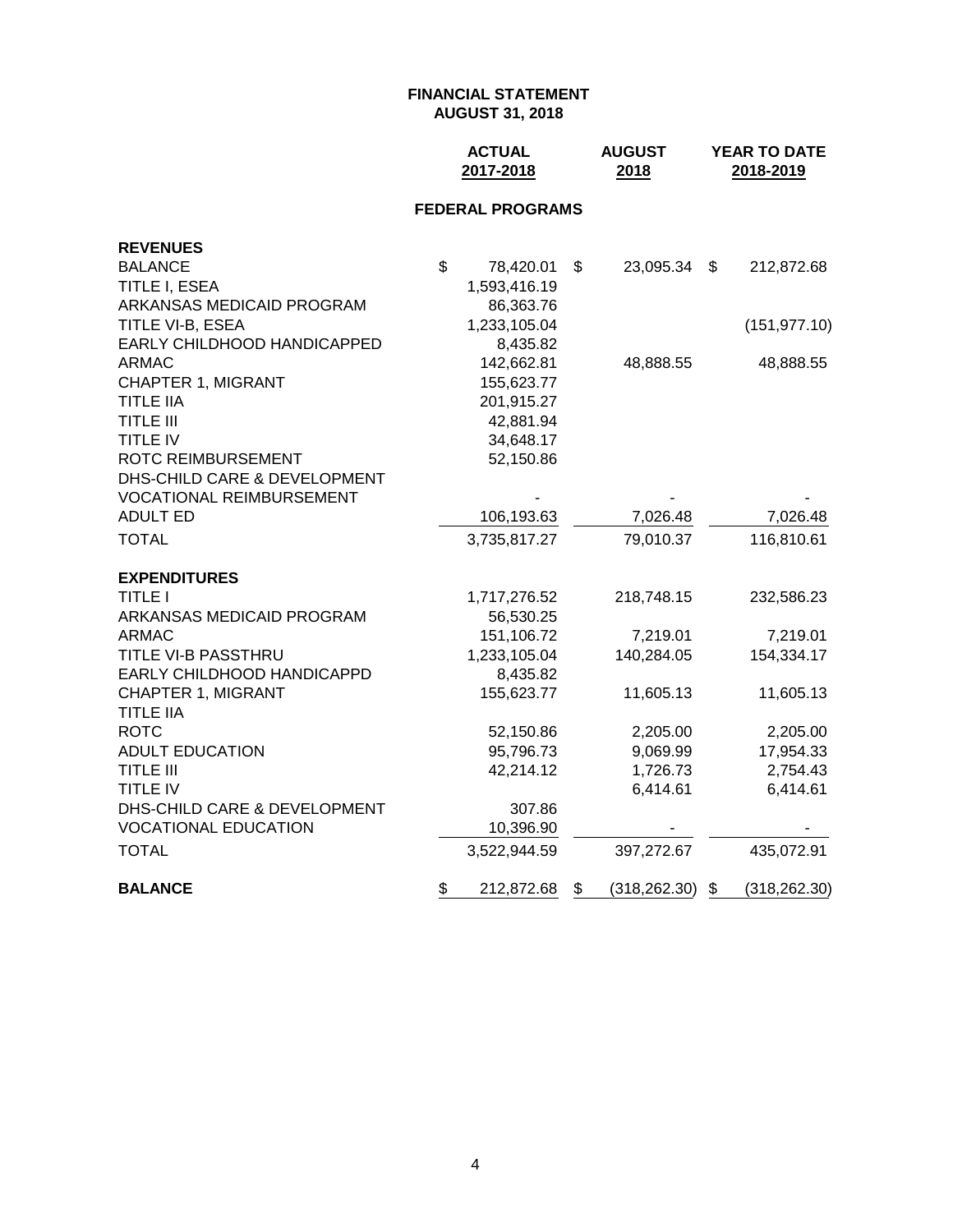| <b>ACTUAL</b> | <b>AUGUST</b> | <b>YEAR TO DATE</b> |
|---------------|---------------|---------------------|
| 2017-2018     | 2018          | 2018-2019           |

#### **SCHOOL LUNCH PROGRAM**

| <b>REVENUES</b><br><b>BALANCE</b><br>LUNCH & BREAKFAST SALES<br><b>REIMBURSEMENT</b><br><b>LOANS RECEIVED (REPAID)</b><br><b>OTHER INCOME</b><br>TOTAL | \$<br>777,249.11<br>375,828.57<br>2,260,981.21<br>130,474.46<br>3,544,533.35 | \$. | 806,358.81<br>23,594.01<br>16,020.61<br>845,973.43           | \$. | 840,932.29<br>23,594.01<br>16,380.61<br>880,906.91            |
|--------------------------------------------------------------------------------------------------------------------------------------------------------|------------------------------------------------------------------------------|-----|--------------------------------------------------------------|-----|---------------------------------------------------------------|
| <b>EXPENDITURES</b><br><b>SALARIES</b><br><b>BENEFITS</b><br><b>FOOD PURCHASES</b><br><b>OTHER EXPENSES</b><br><b>TOTAL</b>                            | 1,171,102.87<br>327,082.83<br>905,841.49<br>299,573.87<br>2,703,601.06       |     | 98,743.58<br>27,866.49<br>3,738.87<br>1,719.36<br>132,068.30 |     | 122,014.04<br>33,565.76<br>3,738.87<br>7,683.11<br>167,001.78 |
| <b>BALANCE</b>                                                                                                                                         | \$<br>840,932.29                                                             | \$  | 713,905.13                                                   | \$  | 713,905.13                                                    |
| <b>TOTAL BALANCES</b>                                                                                                                                  | \$20,474,718.66                                                              |     | \$19,139,477.35                                              |     | \$19,139,477.35                                               |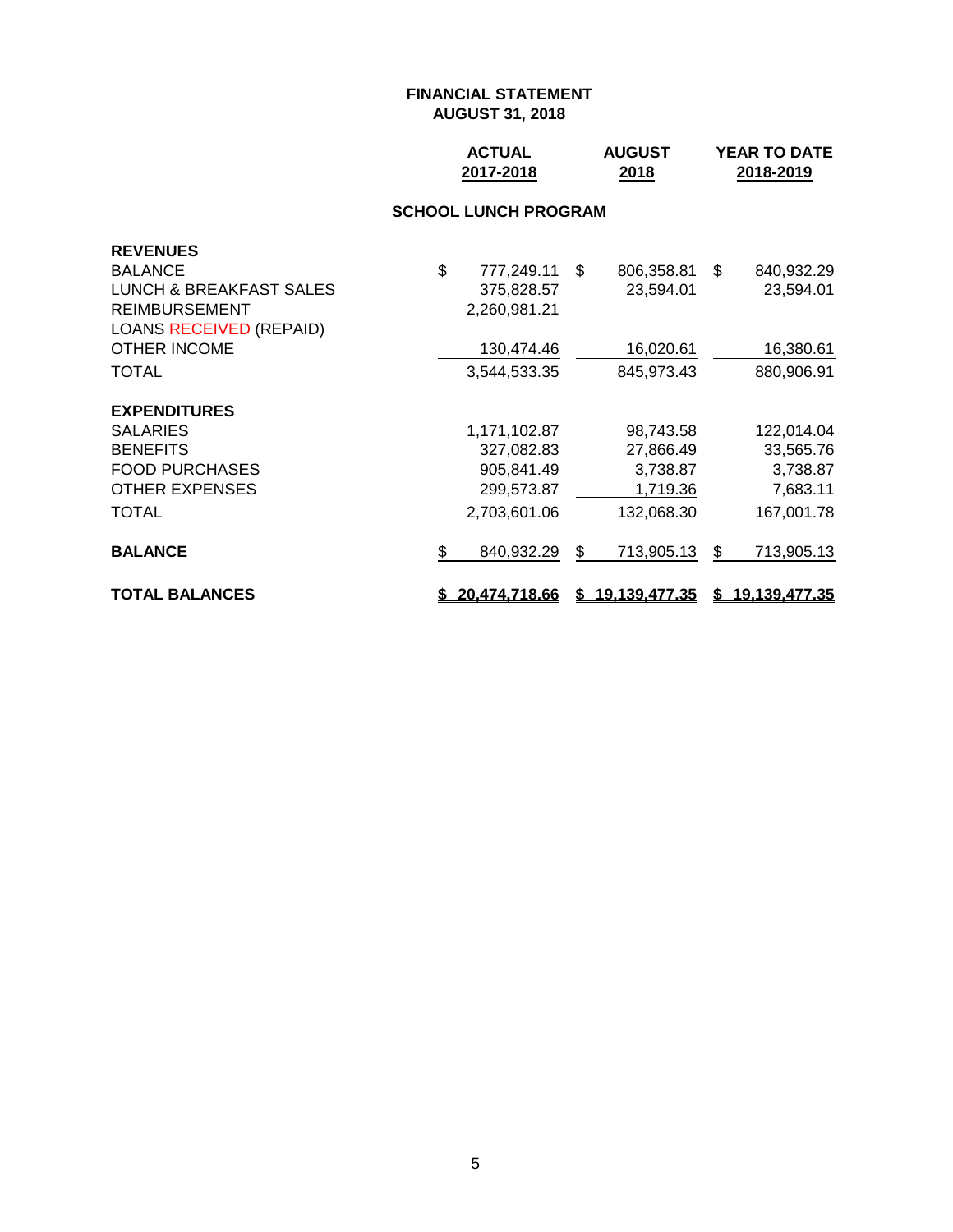| <b>ACTUAL</b> | <b>AUGUST</b> | <b>YEAR TO DATE</b> |
|---------------|---------------|---------------------|
| 2017-2018     | 2018          | 2018-2019           |

# **SCHOOL ACTIVITY ACCOUNTS**

| <b>REVENUES</b>                 |                  |     |            |     |            |
|---------------------------------|------------------|-----|------------|-----|------------|
| <b>BALANCE</b>                  | \$<br>590,225.22 | \$. | 641,661.93 | -SS | 624,151.40 |
| <b>ADMISSIONS</b>               | 187,561.96       |     | 11,945.00  |     | 16,480.00  |
| SCHOOL SPONSORED SALES          | 143,488.87       |     | 2,416.90   |     | 2,416.90   |
| STUDENT SPONSORED SALES         | 189,497.25       |     | 3,644.00   |     | 3,644.00   |
| OTHER STUDENT ACTIVITIES        | 216,247.03       |     | 20,951.25  |     | 34,611.28  |
| OTHER COMMUNITY SERVICES        | 18,108.66        |     | 4,919.00   |     | 7,491.00   |
| PRIVATE CONTRIBUTIONS           | 186,865.18       |     | 10,887.00  |     | 32,723.00  |
| <b>MISCELLANEOUS</b>            | 52,146.27        |     | 2,341.39   |     | 2,446.39   |
| <b>TOTAL</b>                    | 1,584,140.44     |     | 698,766.47 |     | 723,963.97 |
| <b>EXPENDITURES</b>             |                  |     |            |     |            |
| <b>PURCHASES SERVICES</b>       | 285,045.92       |     | 15,868.46  |     | 33,549.46  |
| <b>SUPPLIES &amp; MATERIALS</b> | 537,819.04       |     | 30,776.94  |     | 35,618.94  |
| <b>FIXED ASSETS</b>             | 58,252.85        |     | 2,395.18   |     | 2,395.18   |
| <b>DUES &amp; FEES</b>          | 78,871.23        |     | 3.903.09   |     | 6,577.59   |
|                                 | 959.989.04       |     | 52,943.67  |     | 78,141.17  |
| <b>BALANCE</b>                  | 624,151.40       |     | 645,822.80 |     | 645,822.80 |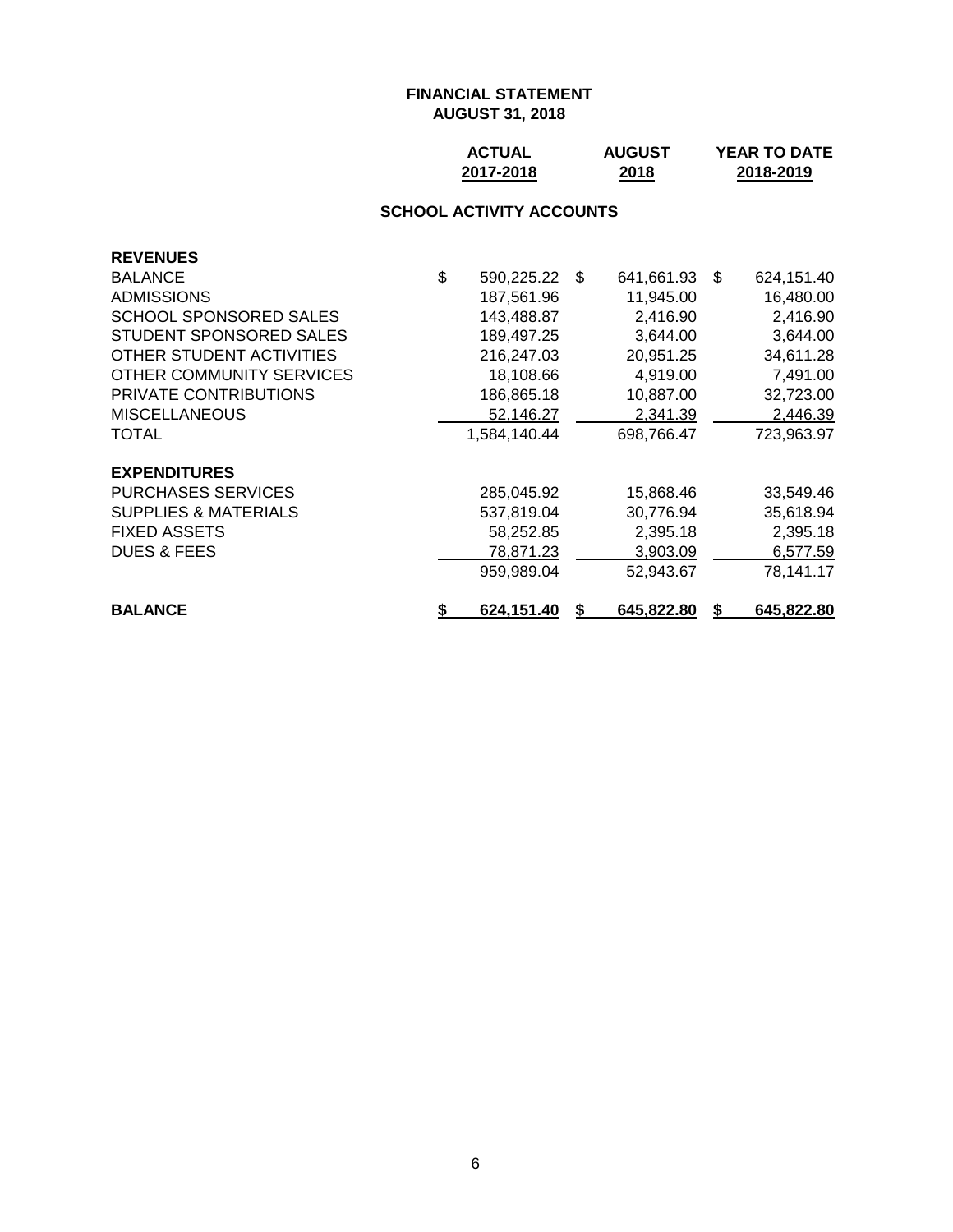#### **CITIZENS BANK ACCOUNT BALANCES AUGUST 31, 2018**

CHECKING ACCOUNT #0376886401 \$7,373,111.86

## **SCHEDULE OF INVESTMENTS AUGUST 31, 2018**

| PURCHASED CERTIFICATE OF DEPOSIT 12/01/2017<br>IN THE AMOUNT OF \$1,877,945.63 AT A RATE OF .35%<br>MATURING 12/01/2018 | \$. | 1,882,325.96 |
|-------------------------------------------------------------------------------------------------------------------------|-----|--------------|
| PURCHASED CERTIFICATE OF DEPOSIT 07/04/2018<br>IN THE AMOUNT OF \$8,049,459.51 AT A RATE OF .95%<br>MATURING 09/04/2018 |     | 8,053,427.09 |
|                                                                                                                         |     | 9,935,753.05 |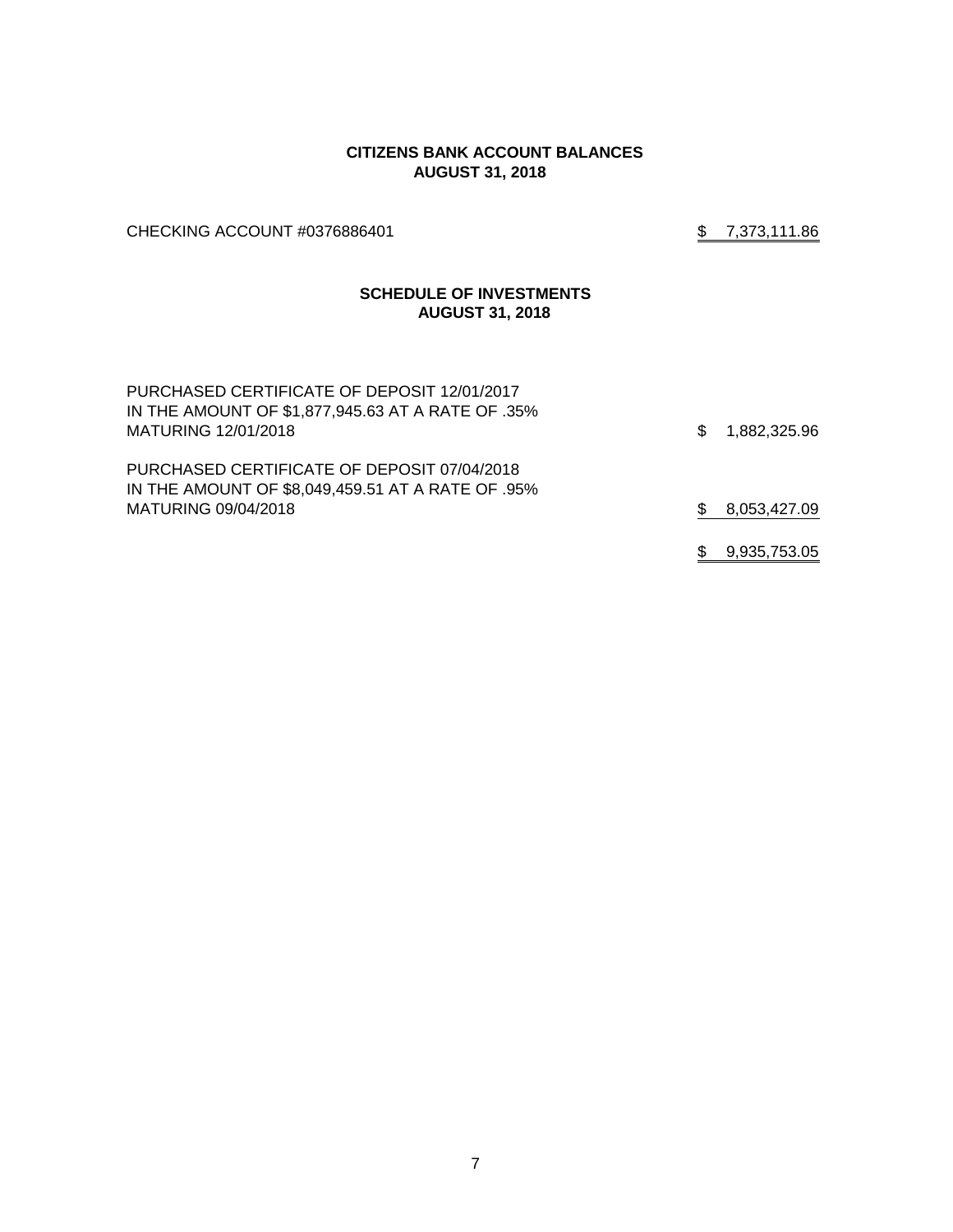# **MISCELLANEOUS INCOME ACCOUNT ANALYSIS AUGUST 2018**

| <b>OPERATING FUNDS</b>                               | <b>AUGUST</b>      | YEAR TO DATE |
|------------------------------------------------------|--------------------|--------------|
| <b>G/T ADVANCED PLACEMENT</b>                        |                    |              |
| <b>ISEP GRANT</b>                                    |                    |              |
| RISE ACADEMY                                         |                    |              |
| PRIVATE DONATIONS                                    |                    |              |
| PRESCHOOL AFTER HOURS CARE                           |                    |              |
| <b>EARLY CARE &amp; EDUCATION GRANT</b>              |                    |              |
| AR SCHOOL RECOGNITION                                |                    |              |
| GENERAL IMPROVEMENT FUND GRANT-ADULT ED              |                    |              |
| NEW CTE PROGRAM START UP GRANTS                      | 43,283.49          | (43,745.25)  |
| <b>FACILITIES &amp; TRANSPORTATION REIMBURSEMENT</b> | 615.00             | 4,831.44     |
| PERCENTAGE THEATER ADMISSIONS                        |                    |              |
| <b>COTTON GALLERY ROYALTIES</b>                      |                    |              |
| <b>HALL OF HONOR</b>                                 |                    |              |
| <b>REIMBURSEMENT FEES</b>                            |                    |              |
| PRIOR YEAR LUNCH CHARGES                             |                    |              |
| <b>GAME &amp; FISH GRANT</b>                         |                    |              |
| REFUND PRIOR YEAR EXPENSES                           | 7,515.91           | 19,579.48    |
| CAREER NEW PROGRAM START UP                          |                    |              |
| EMPLOYEE JURY/SUBPOENA FEES                          | 30.00              | 30.00        |
| <b>HANNA OIL-GAS &amp; ROYALTY</b>                   |                    |              |
| STEPHENS PRODUCTION-GAS ROYALTIES                    |                    |              |
| WAELDER OIL & GAS-GAS ROYALTIES                      |                    |              |
| <b>XTO ENERGY-GAS ROYALTY</b>                        | 302.57             | 594.92       |
| SALE OF FIXED ASSETS & SUPPLIES                      |                    |              |
| <b>REBATE</b>                                        |                    |              |
| ATU-REIMBURSEMENT CONCURRENT CREDIT                  |                    |              |
| JATC-FEES                                            |                    |              |
| PAYROLL REIMBURSEMENT-TRANSFER                       |                    |              |
| PAYROLL REIMBURSEMENT-C COCHRAN                      |                    |              |
| FEDERAL FLOOD CONTROL                                | 85.97              | 85.97        |
| FEDERAL MINERAL LEASE                                |                    | 5.87         |
| PROPERTY DAMAGES REIMBURSEMENTS                      |                    |              |
| <b>ETS HONORARIUM</b>                                |                    | 780.00       |
| <b>USAC E-RATE</b>                                   |                    |              |
| <b>BLUEBIRD WNC445 SPECTRUM LEASE</b>                |                    |              |
|                                                      |                    |              |
| <b>TOTAL</b>                                         | \$<br>51,832.94 \$ | (17, 837.57) |
|                                                      |                    |              |